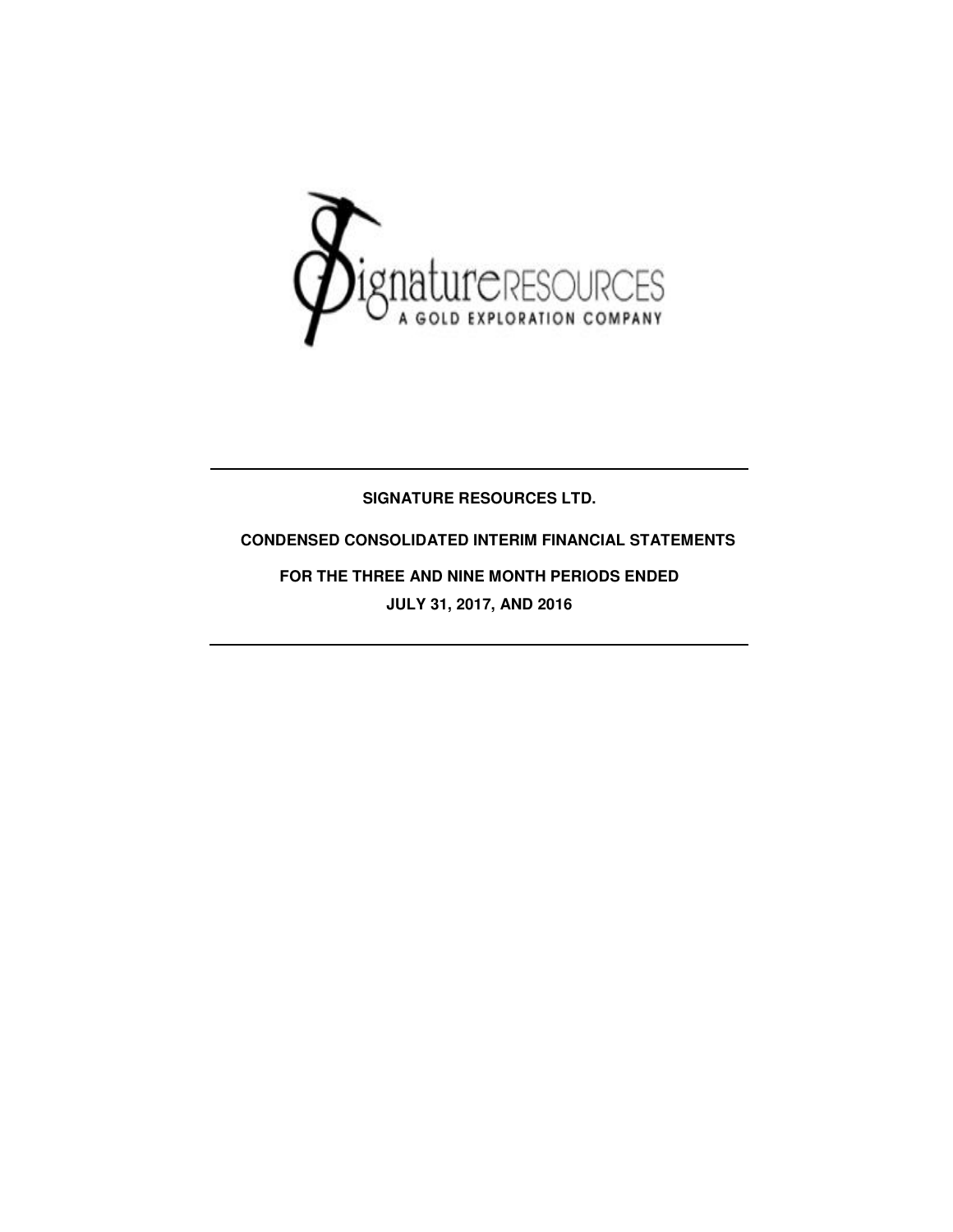#### **Notice of No Auditor Review of Interim Financial Statements**

Under National Instrument 51-102, Part 4, subsection 4.3(3)(a), if an auditor has not performed a review of the interim financial statements, they must be accompanied by a notice indicating that the financial statements have not been reviewed by an auditor.

The management of Signature Resources Ltd. is responsible for the preparation of the accompanying unaudited condensed consolidated interim financial statements. The unaudited condensed consolidated interim financial statement have been prepared in accordance with International Financial Reporting Standards and are considered by management to present fairly the consolidated financial position, operating results and cash flows of the Company.

The Company's independent auditor has not performed a review of these financial statements in accordance with standards established by the Chartered Professional Accountants of Canada for a review of interim financial statements by an entity's auditor. These unaudited condensed consolidated interim financial statements include all adjustments, consisting of normal and recurring items, that management considers necessary for a fair presentation of the consolidated financial position, results of operations and cash flows.

"Walter Hanych" "Jonathan Held"

Walter Hanych, Jonathan Held,<br>
Chief Executive Officer<br>
Chief Financial Officer Chief Executive Officer

September 26, 2017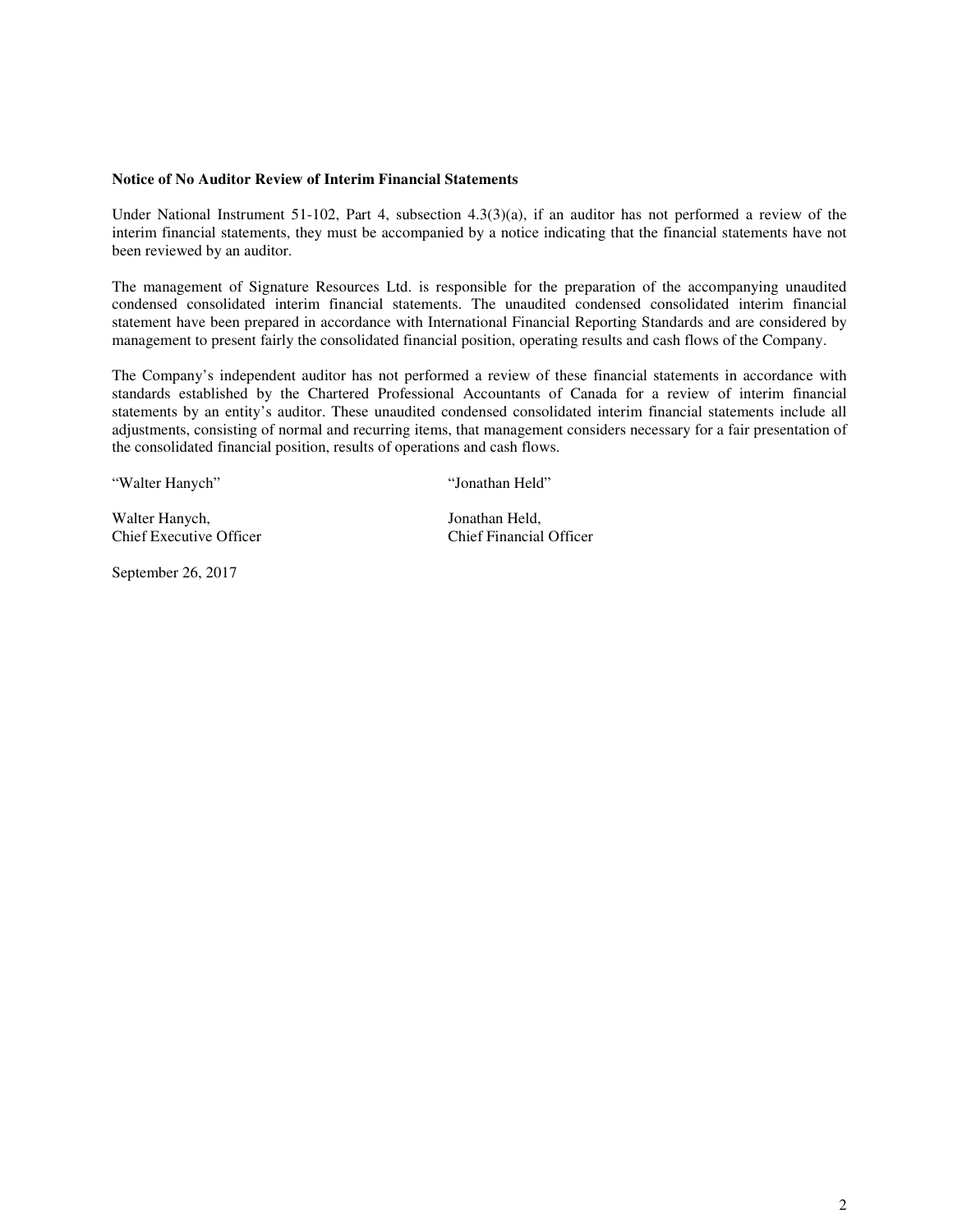# **SIGNATURE RESOURCES LTD. CONDENSED CONSOLIDATED INTERIM STATEMENTS OF FINANCIAL POSITION AS AT**

**(Expressed in Canadian dollars)**

| 2016<br>2017                 |
|------------------------------|
|                              |
|                              |
| \$<br>\$                     |
|                              |
|                              |
| 163,009<br>50,568            |
| 300,000                      |
| 41,526<br>17,057             |
| 44,936<br>59,320             |
| 437,030<br>239,386           |
| 21,806<br>26,547             |
| 3,392,577<br>3,180,166       |
| 3,653,769<br>3,643,743       |
|                              |
| 1,101,912<br>1,067,667       |
| 12,428                       |
| 13,700<br>13,402             |
| 1,115,314<br>1,093,795       |
|                              |
| 241,243<br>235,535           |
| 1,335,038<br>1,350,849       |
|                              |
| 3,696,969<br>3,394,357       |
| 864,000<br>824,942           |
| (2, 242, 238)<br>(1,926,405) |
| 2,292,894<br>2,318,731       |
| 3,653,769<br>3,643,743       |
|                              |

NATURE OF BUSINESS AND CONTINUING OPERATIONS (Note 1) COMMITMENTS AND CONTINGENCIES (Notes 6 & 11)

"Signed" "Signed"

Keith McDowell, Director Stephen Timms, Director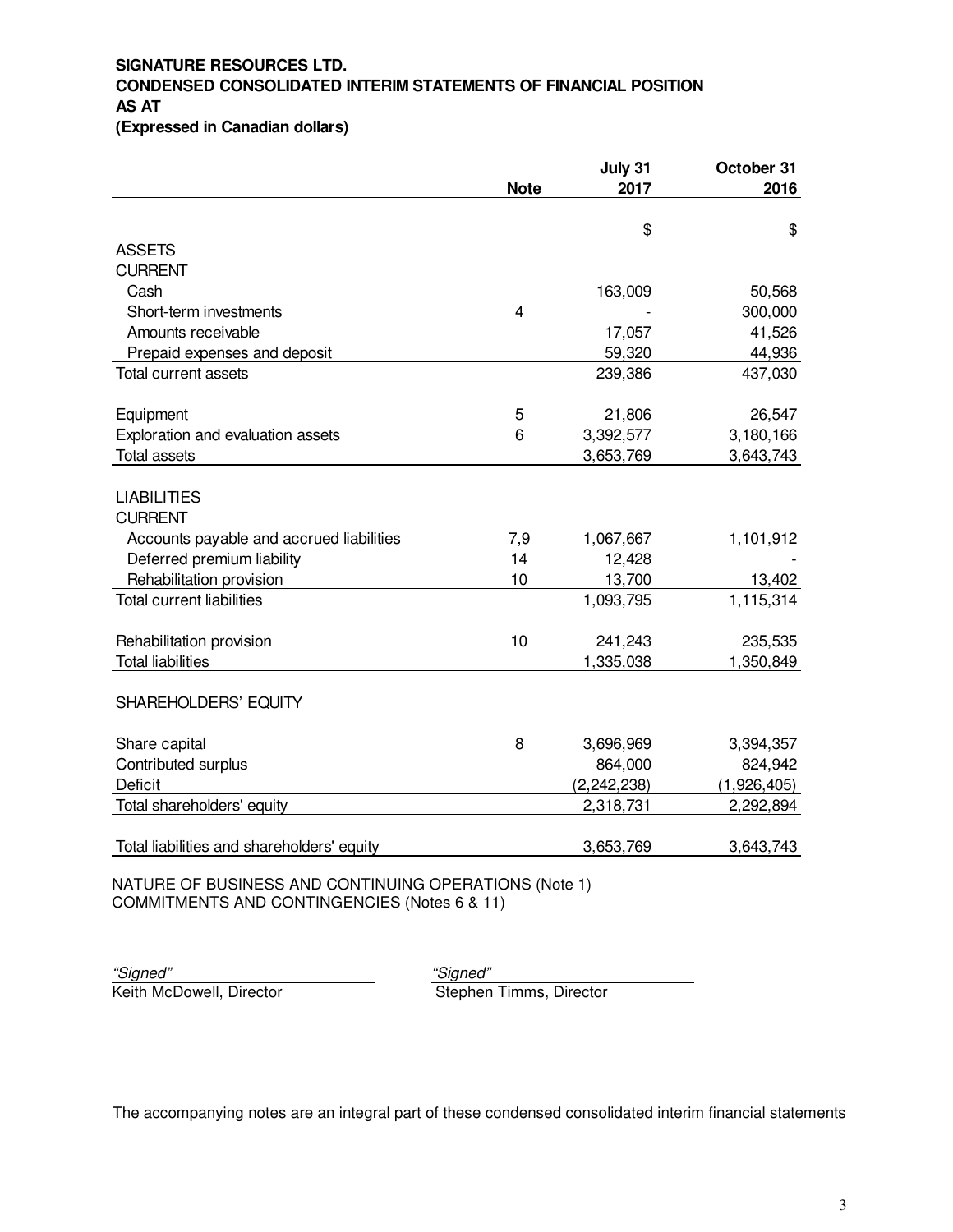### **SIGNATURE RESOURCES LTD. CONDENSED CONSOLIDATED INTERIM STATEMENTS OF LOSS AND COMPREHENSIVE LOSS FOR THE THREE AND NINE MONTH PERIODS ENDED JULY 31,**

**(Expressed in Canadian dollars)**

|                                                             | Three months ended, |            | Nine months ended, |            |
|-------------------------------------------------------------|---------------------|------------|--------------------|------------|
|                                                             | 2017<br>2016        |            | 2017               | 2016       |
|                                                             | \$                  | \$         | \$                 | \$         |
| <b>GENERAL AND ADMINISTRATION</b>                           |                     |            |                    |            |
| Salaries and wages (Note 7)                                 | 60,000              | 28,000     | 180,000            | 76,000     |
| Office and general                                          | 20,328              | 14,183     | 101,726            | 31,500     |
| Professional fees                                           | 6,000               | 364        | 19,010             | 25,414     |
| Consulting fees                                             |                     | 15,000     |                    | 15,000     |
| Accretion expense (Note 10)                                 | 2,018               | 1.954      | 6,006              | 5,816      |
| Share-based payments (Notes 7 & 8)                          | 8,082               | 11,936     | 34,564             | 13,206     |
| NET LOSS BEFORE OTHER ITEMS                                 | (96,428)            | (71, 437)  | (341, 306)         | (166, 936) |
| Premium on flow-through shares income (Note 14)             | 4,557               |            | 24,668             | 425        |
| Other income (expense)                                      | (413)               |            | 805                | 15         |
| NET LOSS AND COMPREHENSIVE LOSS                             | (92, 284)           | (71, 437)  | (315, 833)         | (166,496)  |
|                                                             |                     |            |                    |            |
| LOSS PER SHARE, basic and diluted                           | (0.00)              | (0.00)     | (0.01)             | (0.01)     |
| Weighted average number of common shares, basic and diluted | 41,659,319          | 37,217,947 | 40,736,393         | 31,584,950 |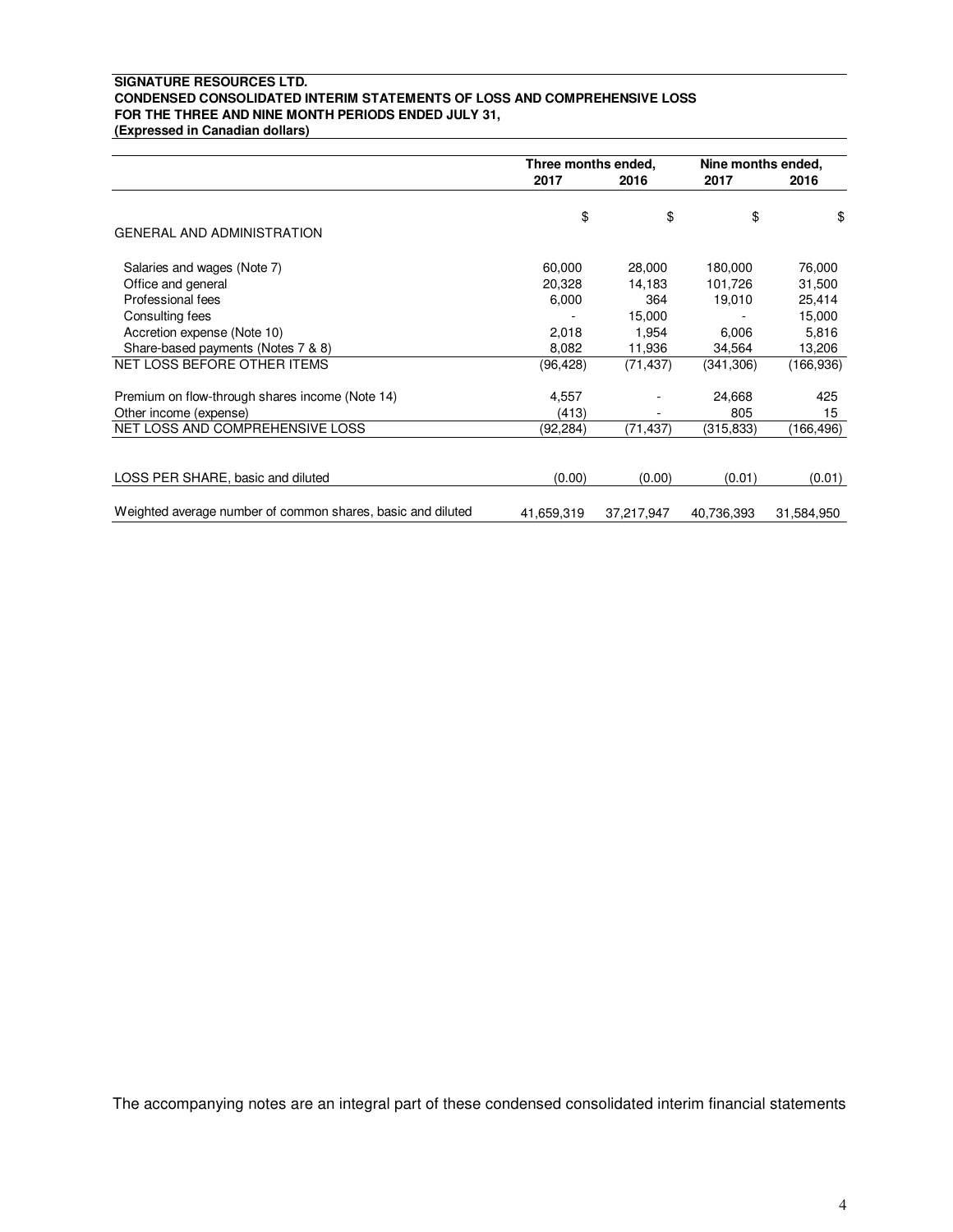## **SIGNATURE RESOURCES LTD. CONDENSED CONSOLIDATED INTERIM STATEMENTS OF CASH FLOWS FOR THE THREE AND NINE MONTH PERIODS ENDED JULY 31,**

**(Expressed in Canadian dollars)**

|                                                                     | Three months ended,<br>2017<br>2016 |           | Nine months ended,<br>2017 | 2016       |
|---------------------------------------------------------------------|-------------------------------------|-----------|----------------------------|------------|
|                                                                     |                                     |           |                            |            |
| OPERATING ACTIVITIES                                                | \$                                  | \$        | \$                         | \$         |
| Net loss for the period                                             | (92, 284)                           | (71, 437) | (315, 833)                 | (166, 496) |
| Items not affecting cash:                                           |                                     |           |                            |            |
| Accretion expense (Note 10)                                         | 2,018                               | 1,954     | 6,006                      | 5,816      |
| Share-based payments (Note 8)                                       | 8,082                               | 11,936    | 34,564                     | 13,206     |
| Premium on flow-through shares income (Note 14)                     | (4, 557)                            |           | (24, 668)                  | (425)      |
|                                                                     | (86, 741)                           | (57, 547) | (299, 931)                 | (147, 899) |
| Changes in non-cash working capital items:                          |                                     |           |                            |            |
| Amounts receivable                                                  | 5,800                               | (31, 925) | 24,469                     | (26, 655)  |
| Prepaid expenses and deposit                                        | (30, 647)                           | (25,000)  | (14, 384)                  | (28, 919)  |
| Accounts payable and accrued liabilities                            | 89,542                              | (81, 848) | 8,498                      | (24, 782)  |
| Cash flows used in operating activities                             | (22, 046)                           | (196,320) | (281, 348)                 | (228, 255) |
| <b>FINANCING ACTIVITIES</b>                                         |                                     |           |                            |            |
| Shares to be issued (Note 8)                                        |                                     | (30,000)  |                            |            |
| Proceeds from private placement (Note 8)                            |                                     | 985,533   | 321,496                    | 985,533    |
| Share issuance costs (Note 8)                                       |                                     |           | (27, 932)                  |            |
| Exercise of warrants (Note 8)                                       | 5,000                               |           | 50,638                     |            |
| Cash flows from financing activities                                | 5,000                               | 955,533   | 344,202                    | 985,533    |
| <b>INVESTING ACTIVITIES</b>                                         |                                     |           |                            |            |
| Short-term investments (Note 4)                                     | 50,000                              |           | 300,000                    |            |
| Expenditures on exploration and evaluation assets (Note 6)          | (114, 261)                          | (80,000)  | (350, 413)                 | (81,078)   |
| Government assistance received (Note 6)                             | 100,000                             |           | 100,000                    |            |
| Cash flows from (used in) investing activities                      | 35,739                              | (80,000)  | 49,587                     | (81,078)   |
|                                                                     |                                     |           |                            |            |
| Change in cash during the period                                    | 18,693                              | 679,213   | 112,441                    | 676,200    |
| Cash, beginning of period                                           | 144,316                             | 42,197    | 50,568                     | 45,210     |
| Cash, end of period                                                 | 163,009                             | 721,410   | 163,009                    | 721,410    |
| Non-cash activities:                                                |                                     |           |                            |            |
| Change in accrued expenditures on exploration and evaluation assets | (37, 044)                           | (65,000)  | (42, 743)                  | (36,078)   |
| Depreciation included in exploration and evaluation assets          | 1,546                               | 540,785   | 4,741                      | 540,785    |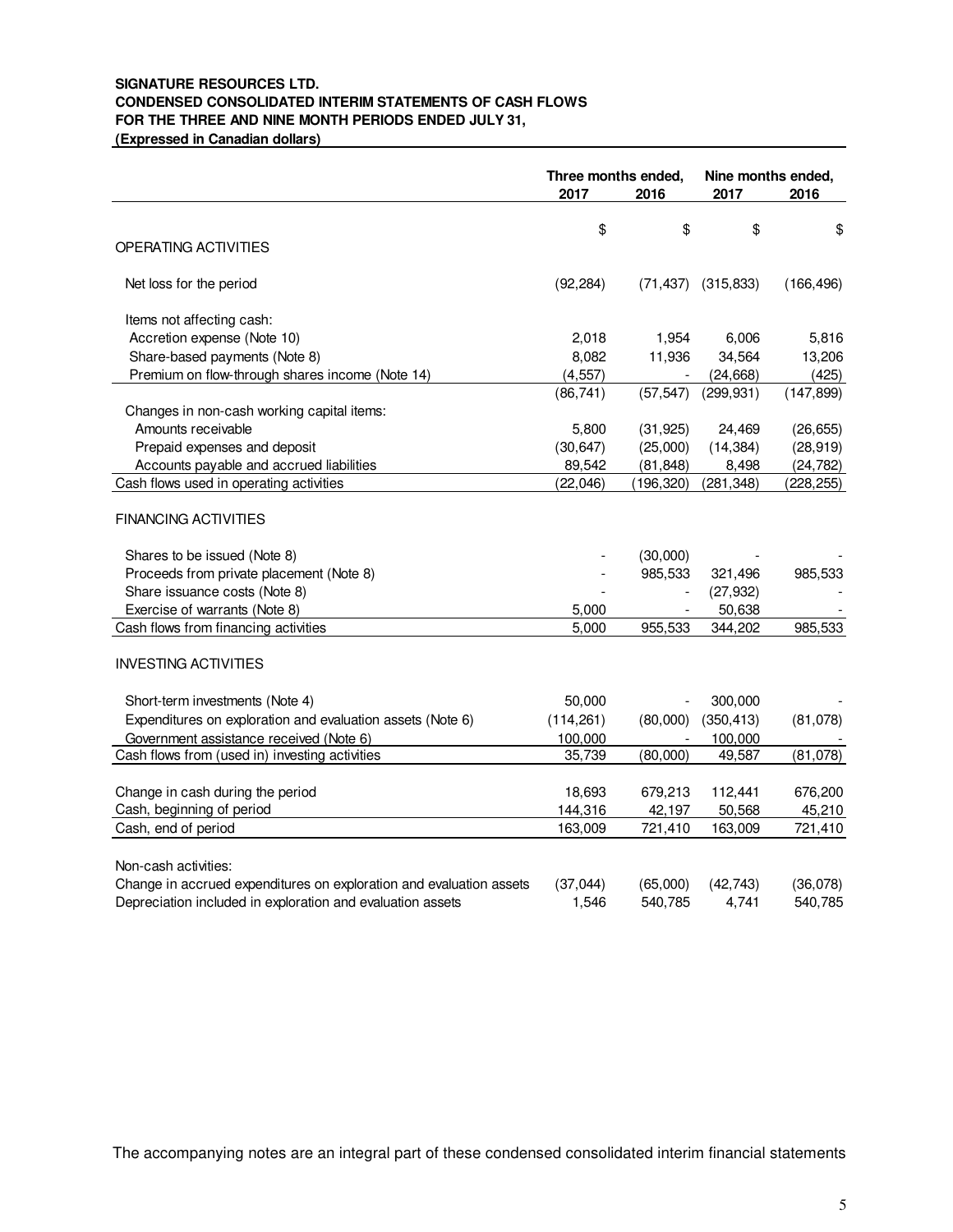### **SIGNATURE RESOURCES LTD. CONDENSED CONSOLIDATED INTERIM STATEMENTS OF CHANGES IN EQUITYFOR THE PERIODS ENDED JULY 31, 2017 AND 2016(Expressed in Canadian dollars)**

|                                                  | Number of     | <b>Share</b>   | <b>Contributed</b> |                |              |
|--------------------------------------------------|---------------|----------------|--------------------|----------------|--------------|
|                                                  | <b>Shares</b> | <b>Capital</b> | <b>Surplus</b>     | <b>Deficit</b> | <b>Total</b> |
|                                                  |               |                |                    |                |              |
| Balance, October 31, 2015                        | 28,737,501    | 2,021,983      | 437,297            | (1,632,052)    | 827,228      |
| Private placement (Note 8)                       | 21,326,750    | 1,066,338      |                    |                | 1,066,338    |
| Acquisition of East Lingman Lake Properties (Not | 14,231,178    | 540,785        |                    |                | 540,785      |
| Issuance of warrants (Note 8)                    |               | (351, 839)     | 351,839            |                |              |
| Share issuance costs (Note 8)                    |               | (80, 805)      |                    |                | (80, 805)    |
| Share-based payments (Note 8)                    |               |                | 13,206             |                | 13,206       |
| Net loss and comprehensive loss for the period   |               |                |                    | (166, 496)     | (166,496)    |
| Balance, July 31, 2016                           | 64,295,429    | 3,196,462      | 802,342            | (1,798,548)    | 2,200,256    |
|                                                  |               |                |                    |                |              |
| Balance, October 31, 2016                        | 64,795,429    | 3,394,357      | 824,942            | (1,926,405)    | 2,292,894    |
| Private placement (Note 8)                       | 2,473,045     | 321,496        |                    |                | 321,496      |
| Issuance of warrants (Note 8)                    |               | (15, 876)      | 15,876             |                |              |
| Exercise of warrants (Note 8)                    | 1,012,750     | 62,020         | (11, 382)          |                | 50,638       |
| Share issuance costs (Note 8)                    |               | (27, 932)      |                    |                | (27, 932)    |
| Premium on flow-through shares (Note 14)         |               | (37,096)       |                    |                | (37,096)     |
| Share-based payments (Note 8)                    |               |                | 34,564             |                | 34,564       |
| Net loss and comprehensive loss for the period   |               |                |                    | (315, 833)     | (315, 833)   |
| Balance, July 31, 2017                           | 68,281,224    | 3,696,969      | 864,000            | (2, 242, 238)  | 2,318,731    |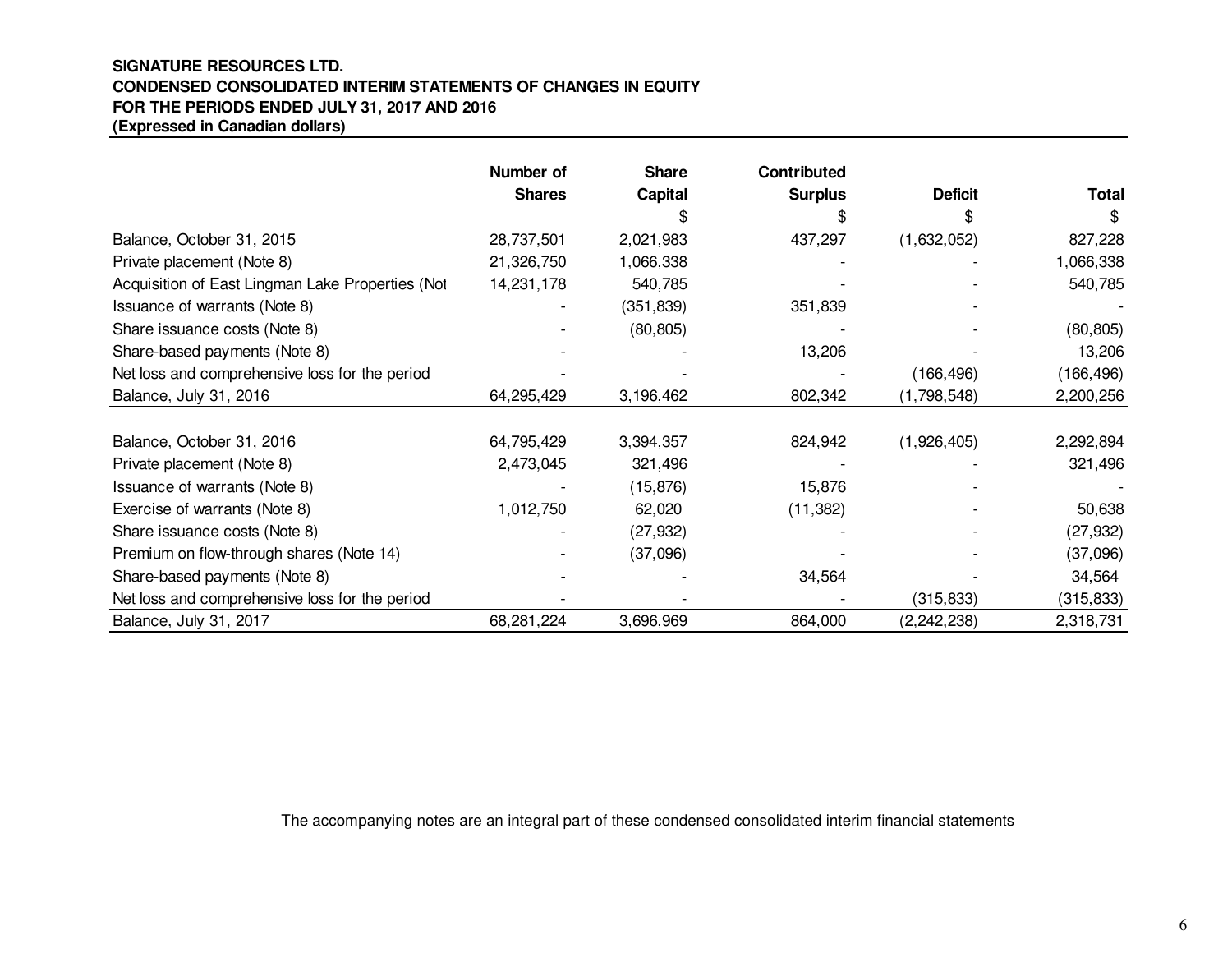### 1. NATURE OF BUSINESS AND CONTINUING OPERATIONS

Signature Resources Ltd. (the "Company") was incorporated on May 3, 2010, under the British Columbia Business Corporations Act. The Company's principal business activities include the acquisition and exploration of mineral properties in Canada. The Company's common shares are publicly traded on the TSX-Venture Exchange ("TSXV") under the stock symbol "SGU" and on the OTCQB under the symbol "SGGTF". The Company's head office address is 200-366 Bay Street, Toronto, ON M5H 4B2.

At July 31, 2017, the Company had not yet determined whether its properties contained ore reserves that are economically recoverable. Although the Company has taken steps to verify title to the properties on which it is conducting exploration and in which it has an interest, in accordance with industry practice for the current stage of exploration of such properties, these procedures do not guarantee the Company's title. Property title may be subject to unregistered prior agreements or noncompliance with regulatory requirements. The Company's assets may also be subject to increases in taxes and royalties, renegotiation of contracts, currency exchange fluctuations and restrictions and political uncertainty.

As at July 31, 2017, the Company has an accumulated deficit of \$2,242,238 (October 31, 2016 - \$1,926,405), a working capital deficiency of \$854,409 (October 31, 2016 - \$678,284), and is not yet generating positive cash flows from operations. These factors indicate the existence of material uncertainties that cast significant doubt about the Company's ability to continue its operations as a going concern and to realize its assets as their carrying values are dependent upon obtaining additional financing and for generating revenues sufficient to cover its operating costs.

The Company will need to raise capital in order to fund its operations. To address its financing requirements, the Company will seek financing through debt and equity financings, asset sales, and rights offerings to existing shareholders. The ability of the Company to raise sufficient capital cannot be predicted at this time.

These condensed consolidated interim financial statements do not give effect to any adjustments which would be necessary should the Company be unable to continue as a going concern and therefore be required to realize its assets and discharge its liabilities in other than the normal course of business and at amounts different from those reflected in the accompanying condensed consolidated interim financial statements. Such adjustments could be material.

### 2. BASIS OF PRESENTATION AND STATEMENT OF COMPLIANCE

The Company's condensed consolidated interim financial statements have been prepared in accordance with International Accounting Standard (IAS) 34, "Interim Financial Reporting". Accordingly, these condensed consolidated interim financial statements do not include all information required for full annual financial statements and should be read in conjunction with the audited consolidated financial statements of the Company for the year ended October 31, 2016, which have been prepared in accordance with International Financial Reporting Standards ("IFRS") as issued by the International Accounting Standards Board. The condensed consolidated interim financial statements were authorized for issue by the Board of Directors on September 26, 2017.

These condensed consolidated interim financial statements include the accounts of the Company and its wholly-owned subsidiary, Cool Minerals Inc. All intercompany amounts and transactions have been eliminated on consolidation.

The condensed consolidated interim financial statements have been prepared on the historical cost basis except for certain financial instruments which are measured at fair value, as explained in the accounting policies set out in Note 3 of the Company's annual financial statements for the year ended October 31, 2016.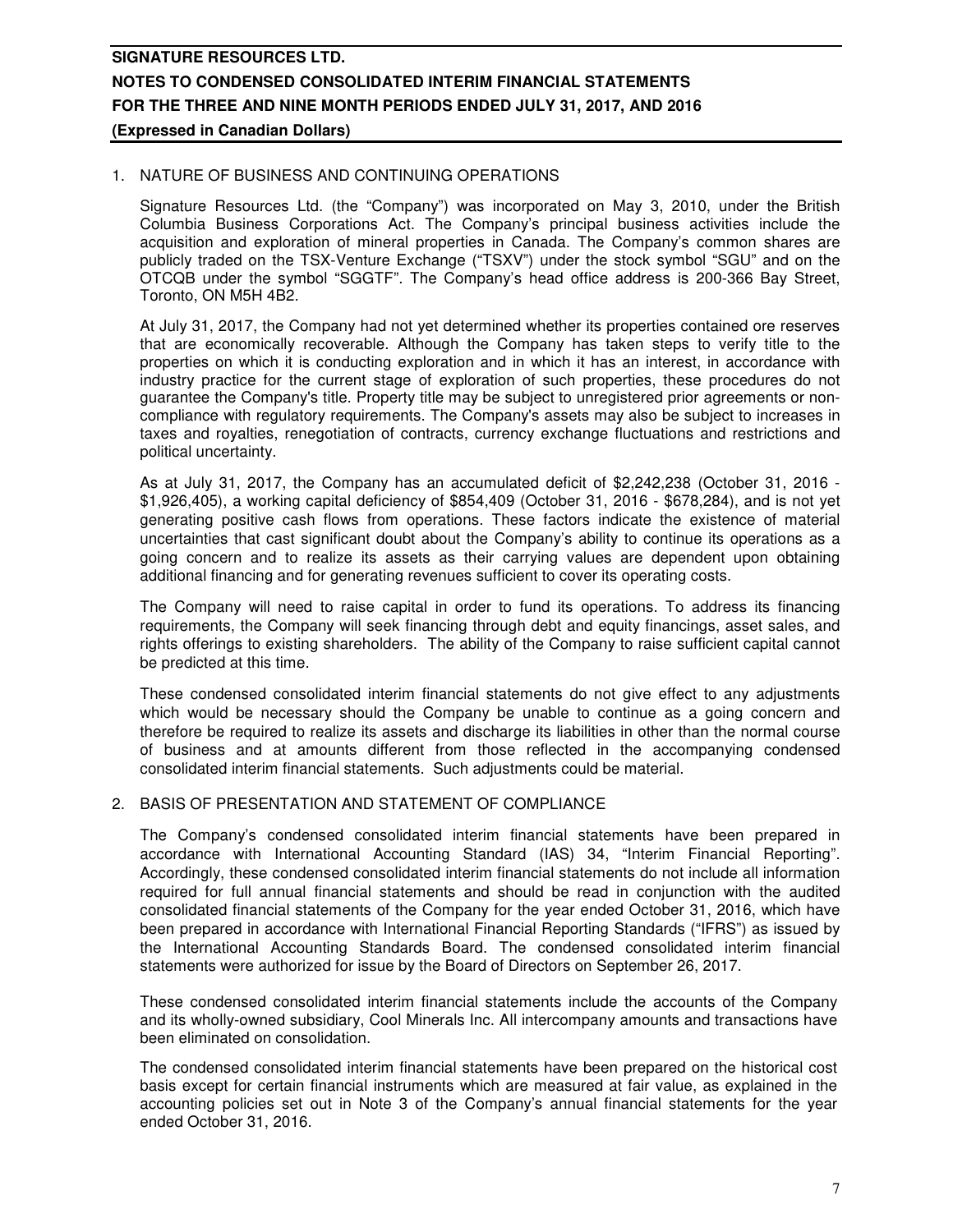### 2. BASIS OF PRESENTATION AND STATEMENT OF COMPLIANCE (continued)

The preparation of these financial statements under IFRS requires management to make certain estimates, judgments and assumptions about future events that affect the amounts reported in the financial statements and related notes to the financial statements. Although these estimates are based on management's best knowledge on the amount, event or actions, actual results may differ from those estimates and these differences could be material.

The areas which require management to make significant judgements, estimates and assumptions in determining carrying values include, but are not limited to:

i. Exploration and evaluation expenditures

The application of the Company's accounting policy for exploration and evaluation expenditures requires judgment in determining whether it is likely that future economic benefits will flow to the Company, which may be based on assumptions about future events or circumstances. Estimates and assumptions made may change if new information becomes available. If, after costs are capitalized, information becomes available suggesting that the recovery of expenditure is unlikely, the amount capitalized is written off to profit or loss in the period the new information becomes available.

ii. Income, value added, withholding and other taxes

The Company is subject to income, value added, withholding and other taxes. Significant judgment is required in determining the Company's provisions for taxes. There are many transactions and calculations for which the ultimate tax determination is uncertain during the ordinary course of business. The Company recognizes liabilities for anticipated tax audit issues based on estimates of whether additional taxes will be due. The determination of the Company's income, value added, withholding and other tax liabilities requires interpretation of complex laws and regulations. The Company's interpretation of taxation law as applied to transactions and activities may not coincide with the interpretation of the tax authorities. All tax related filings are subject to government audit and potential reassessment subsequent to the financial statement reporting period. Where the final tax outcome of these matters is different from the amounts that were initially recorded, such differences will impact the tax related accruals and deferred income tax provisions in the period in which such determination is made.

iii. Estimation of restoration, rehabilitation and environmental obligation

 Restoration, rehabilitation and environmental liabilities are estimated based on the Company's interpretation of current regulatory requirements, constructive obligations and are measured at fair value. Fair value is determined based on the net present value of estimated future cash expenditures for the settlement of restoration, rehabilitation and environmental liabilities that may occur upon ceasing exploration and evaluation activities. Such estimates are subject to change based on changes in laws and regulations and negotiations with regulatory authorities.

iv. Share-based payments

 The Company measures the cost of equity-settled transactions by reference to the fair value of the equity instruments at the date at which they are granted. Estimating fair value for share-based payment transactions requires determining the most appropriate valuation model, which is dependent on the terms and conditions of the grant. This estimate also requires determining the most appropriate inputs to the valuation model including the expected life of the share option, volatility and dividend yield and making assumption about them, the assumptions and models used for estimating fair value for share-based payment transactions are disclosed in Note 8.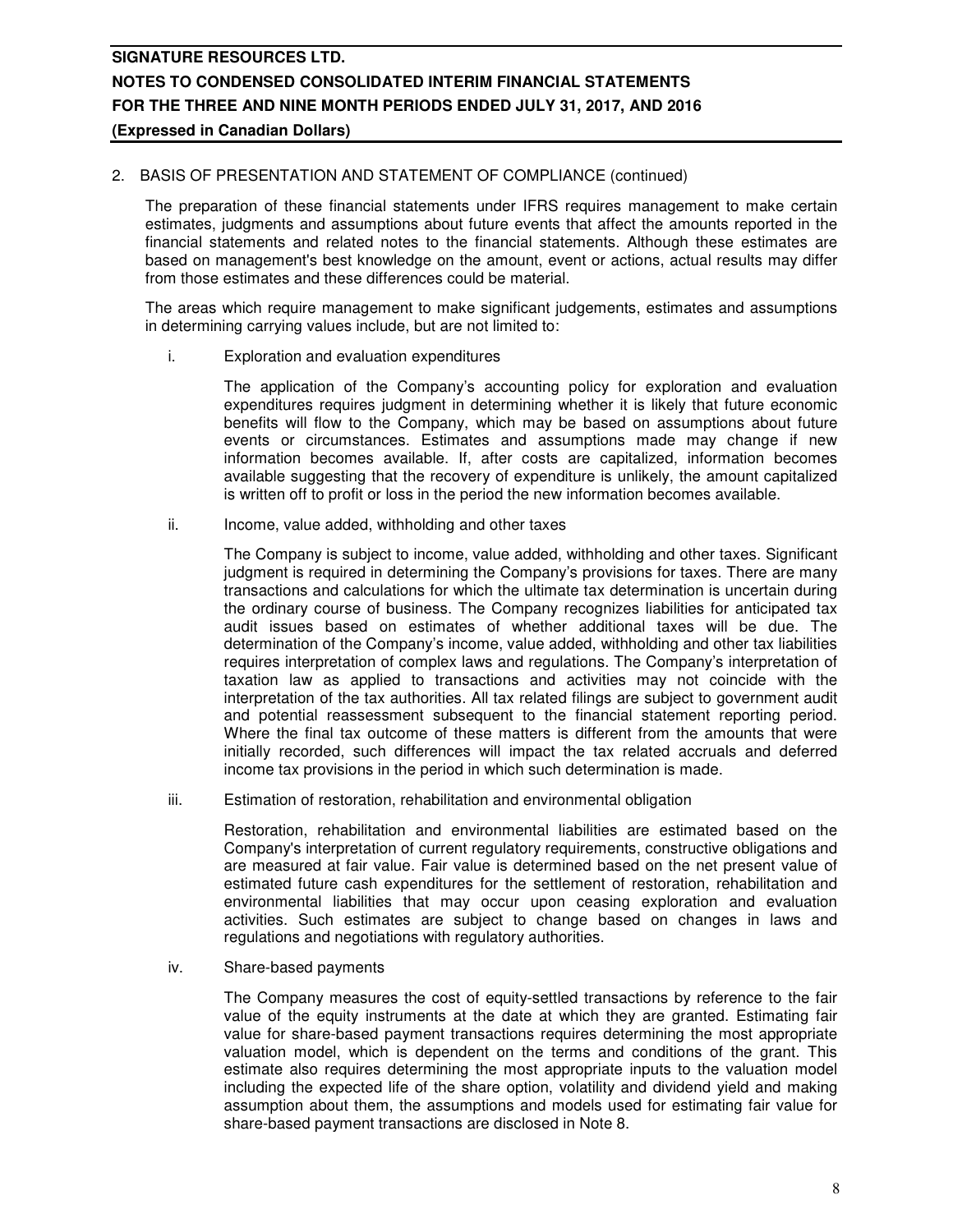### 3. ACCOUNTING STANDARDS ISSUED BUT NOT YET EFFECTIVE

(i) Effective for annual periods beginning on or after November 1, 2017:

IFRS 9 – Financial Instruments ("IFRS 9") was issued by the IASB in November 2009 with additions in October 2010 and May 2013 and will replace IAS 39 Financial Instruments: Recognition and Measurement ("IAS 39"). IFRS 9 uses a single approach to determine whether a financial asset is measured at amortized cost or fair value, replacing the multiple rules in IAS 39. The approach in IFRS 9 is based on how an entity manages its financial instruments in the context of its business model and the contractual cash flow characteristics of the financial assets. Most of the requirements in IAS 39 for classification and measurement of financial liabilities were carried forward unchanged to IFRS 9, except that an entity choosing to measure a financial liability at fair value will present the portion of any change in its fair value due to changes in the entity's own credit risk in other comprehensive income, rather than within profit or loss. The new standard also requires a single impairment method to be used, replacing the multiple impairment methods in IAS 39. IFRS 9 is effective for annual periods beginning on or after January 1, 2018. Earlier adoption is permitted.

IAS 12 – Income Taxes ("IAS 12") was amended in January 2016 to clarify that, among other things, unrealized losses on debt instruments measured at fair value and measured at cost for tax purposes give rise to a deductible temporary difference regardless of whether the debt instrument's holder expects to recover the carrying amount of the debt instrument by sale or by use; the carrying amount of an asset does not limit the estimation of probable future taxable profits; and estimates for future taxable profits exclude tax deduction resulting from the reversal of deductible temporary differences. The amendments are effective for annual periods beginning on or after January 1, 2017. Earlier adoption is permitted.

The Company has not early adopted these new or revised standards and is currently assessing the impact that these standards will have on the condensed consolidated interim financial statements.

### 4. SHORT-TERM INVESTMENTS

During the nine months ended July 31, 2017, the Company redeemed \$300,000 of its outstanding guaranteed investment certificate issued on September 6, 2016. As at July 31, 2017, the Company has \$Nil (October 31, 2016 - \$300,000) of short-term investments.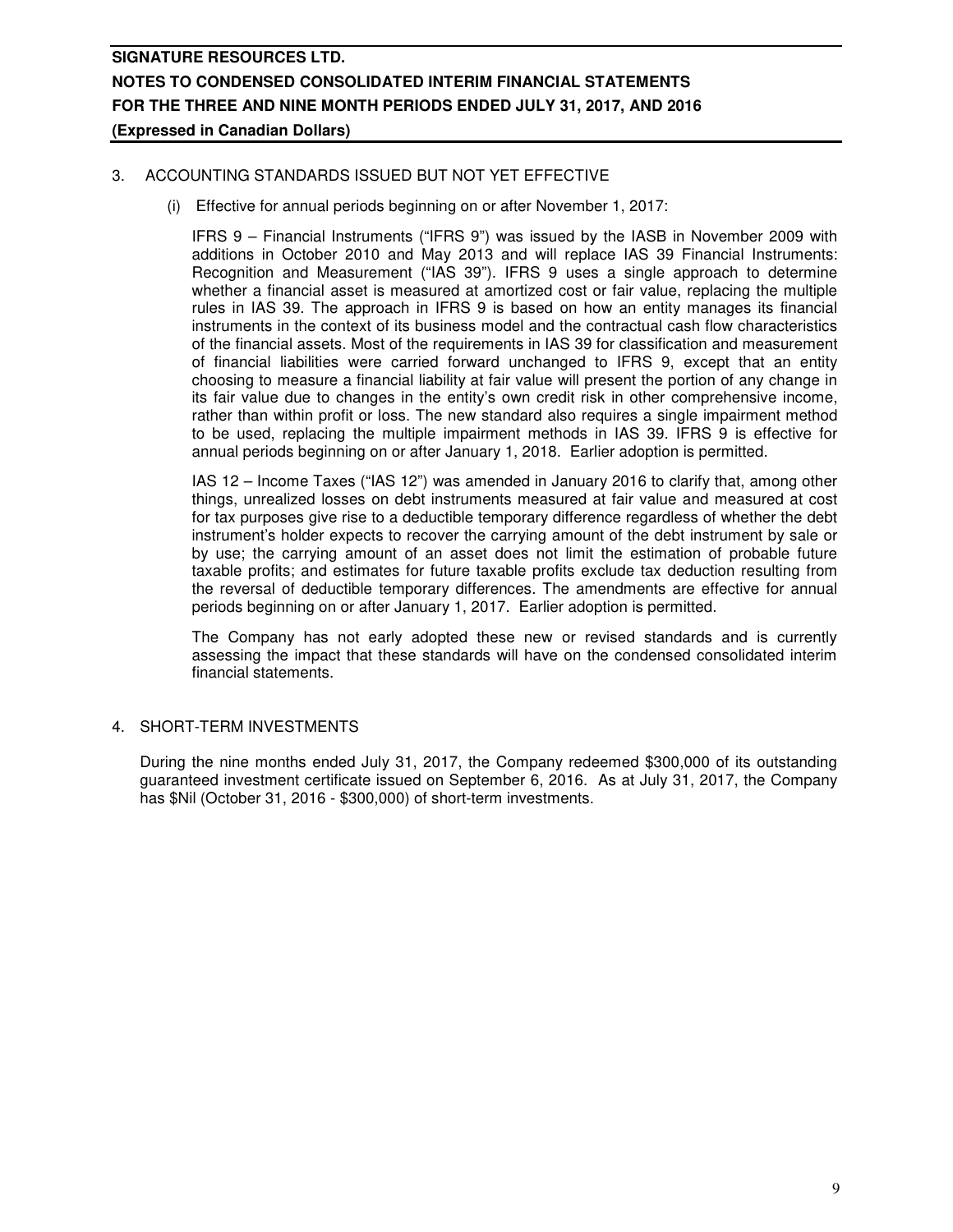## 5. EQUIPMENT

|                                        | <b>Computer and</b><br>communication<br>equipment |      | <b>Vehicles</b> |      | <b>Equipment</b>                   | Total        |
|----------------------------------------|---------------------------------------------------|------|-----------------|------|------------------------------------|--------------|
| Cost                                   |                                                   |      |                 |      |                                    |              |
| Balance, October 31, 2016<br>Additions | \$<br>5,234                                       | \$   | 9,299           | \$   | 12,895<br>$\overline{\phantom{0}}$ | \$<br>27,428 |
| <b>Balance, July 31, 2017</b>          | \$<br>5,234                                       | \$   | 9,299           | \$   | 12,895                             | \$<br>27,428 |
| <b>Accumulated Depreciation</b>        |                                                   |      |                 |      |                                    |              |
| Balance, October 31, 2016              | \$<br>154                                         | - \$ | $310*$          |      | 417 \$                             | 881          |
| Depreciation for the period            | 1.411                                             |      | 1,395           |      | 1,935                              | 4,741        |
| <b>Balance, July 31, 2017</b>          | \$<br>1,565                                       | \$   | 1,705           | - \$ | $2,352$ \$                         | 5,622        |
| <b>Net Book Value</b>                  |                                                   |      |                 |      |                                    |              |
| <b>Balance, July 31, 2017</b>          | \$<br>$3,669$ \$                                  |      | 7,594           | - \$ | $10,543$ \$                        | 21,806       |
| Balance, October 31, 2016              | \$<br>5,080                                       | \$   | 8,989           | \$   | 12,478                             | \$<br>26,547 |

### 6. EXPLORATION AND EVALUATION ASSETS

|                                             | <b>Lingman Lake</b> |
|---------------------------------------------|---------------------|
|                                             | \$                  |
| Balance, October 31, 2015                   | 2,102,517           |
| Consulting expenses                         | 73,011              |
| Assay                                       | 854                 |
| Geological consulting                       | 75,461              |
| Contract labour                             | 34,340              |
| Logistics                                   | 75,449              |
| Travel and lodging                          | 60,044              |
| Equipment rentals                           | 7,737               |
| Depreciation                                | 881                 |
| Field supplies                              | 38,313              |
| Acquisition of East Lingman Lake Properties | 711,559             |
| Balance, October 31, 2016                   | 3,180,166           |
| Consulting expenses                         | 90,000              |
| Assay                                       | 47,392              |
| Geological consulting                       | 56,357              |
| Contract labour                             | 13,400              |
| Logistics                                   | 9,961               |
| Travel and lodging                          | 43,958              |
| Equipment rentals                           | 2,500               |
| Depreciation                                | 4,741               |
| Field supplies                              | 6,445               |
| Staking                                     | 37,657              |
| Government assistance received              | (100,000)           |
| Balance, July 31, 2017                      | 3,392,577           |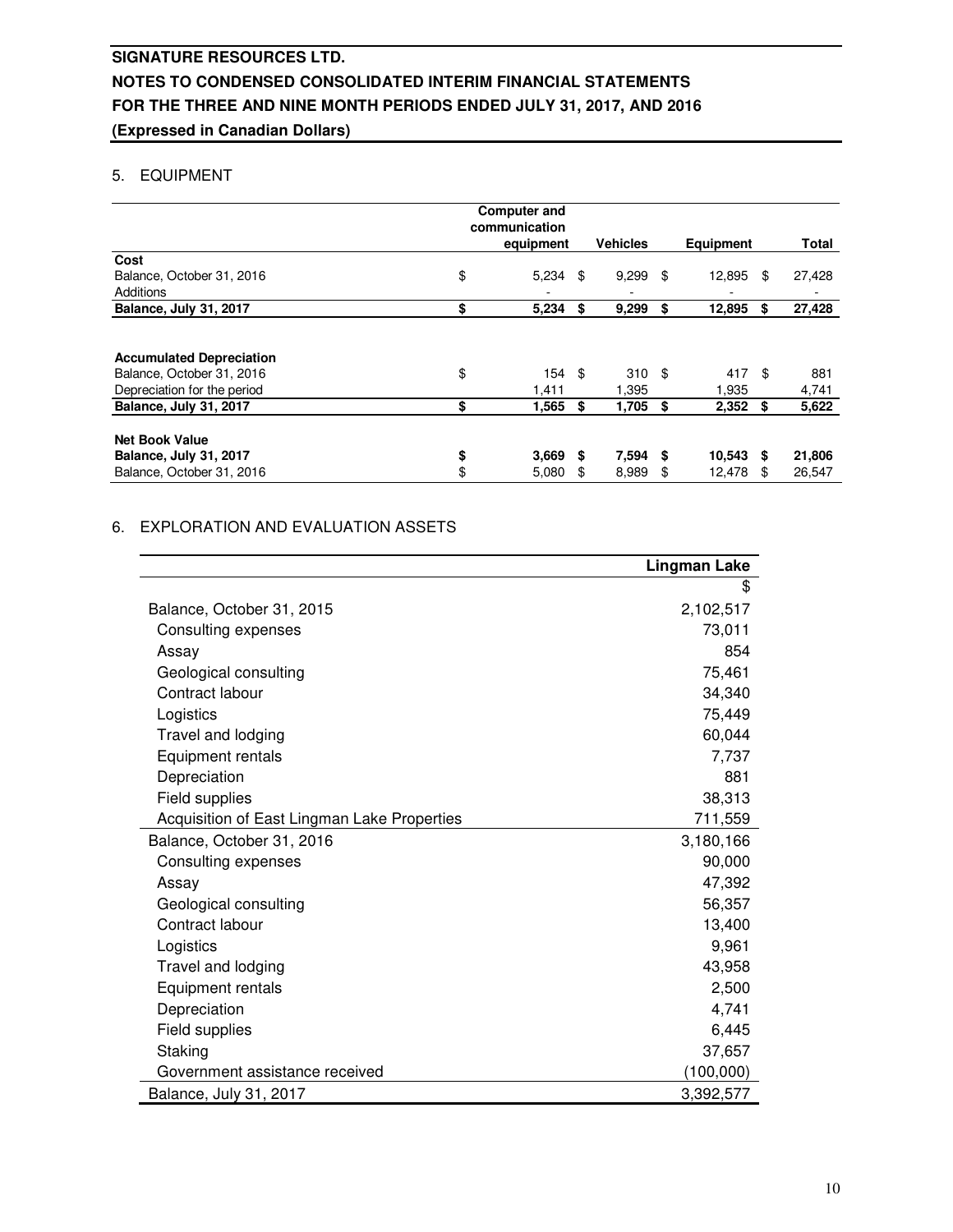### 6. EXPLORATION AND EVALUATION ASSETS (continued)

#### Lingman Lake

On September 26, 2013, the Company acquired a 100% equity interest in Cool Minerals Inc., acquiring a 100% interest in the Lingman Lake gold properties in Ontario. A payment of \$200,000 was required to be made 12 months following exercise of the option. On February 11, 2015, the Company satisfied the \$200,000 payment by completing a shares for debt transaction.

#### East Lingman Lake

On November 4, 2013, the Company entered into an option agreement (the "Option") with European Metals Corp. (formerly, Mantis Mineral Corp. ("EMC")) to acquire a 100% registered undivided interest in the East Lingman Lake Properties consisting of twelve staked claims, which form a contiguous property with the Company's current Lingman Lake Property. EMC owns an option agreement (the "Underlying Option") to acquire a 100% interest in the East Lingman Lake Properties from John Leliever ("JL").

On July 5, 2016, the Company exercised the Option and the Underlying Option, completing the acquisition of the East Lingman Lake Properties. JL holds a 3% net smelter return royalty of which one half can be purchased by the Company for \$1,000,000.

As part of the closing of the Option and Underlying Option to acquire the East Lingman Lake Properties, the Company:

- Paid EMC \$127,500 via the issuance of common shares in the capital of the Company, each such common share at an attributed value of \$0.085. The Company satisfied this requirement by issuing 1,500,000 common shares, which were valued at \$0.05 per share for accounting purposes based on the quoted market price of the common shares at the time of issue.
- Paid an aggregate amount of \$600,000, for the three installments of \$200,000, which were due on June 30, 2014, 2015 and 2016 to JL, with overdue amounts accruing interest at a rate of 6% per annum. The Company satisfied this requirement by issuing 12,000,000 common shares with an attributed value of \$0.05 per share, and issuing an additional 731,178 common shares at an attributed value of \$0.05 to satisfy accrued interest of \$36,559. All common shares issued were valued at \$0.05 for accounting purposes based on the quoted market price of the common shares at the time of issue.

During the period ended July 31, 2017, the Company's Lingman Lake property qualified under the provisions of the Junior Exploration Assistance Program ("JEAP") and received the maximum allowed grant of \$100,000. The JEAP provides funds up to 33.33% of the Company's eligible expenditures related to its Lingman Lake project and were recorded as a reduction to the carrying value of the properties.

#### 7. RELATED PARTY TRANSACTIONS AND KEY MANAGEMENT COMPENSATION

Transactions with related parties are incurred in the normal course of business and are measured at their fair values, which is the amount of consideration established and approved by the related parties. As at July 31, 2017, the Company owes \$90,040 (October 31, 2016 - \$99,382) to executives of the Company for unpaid salaries and wages which remains in accounts payable. These amounts are included in accounts payable and accrued liabilities and are unsecured, non-interest bearing and due on demand (Note 9).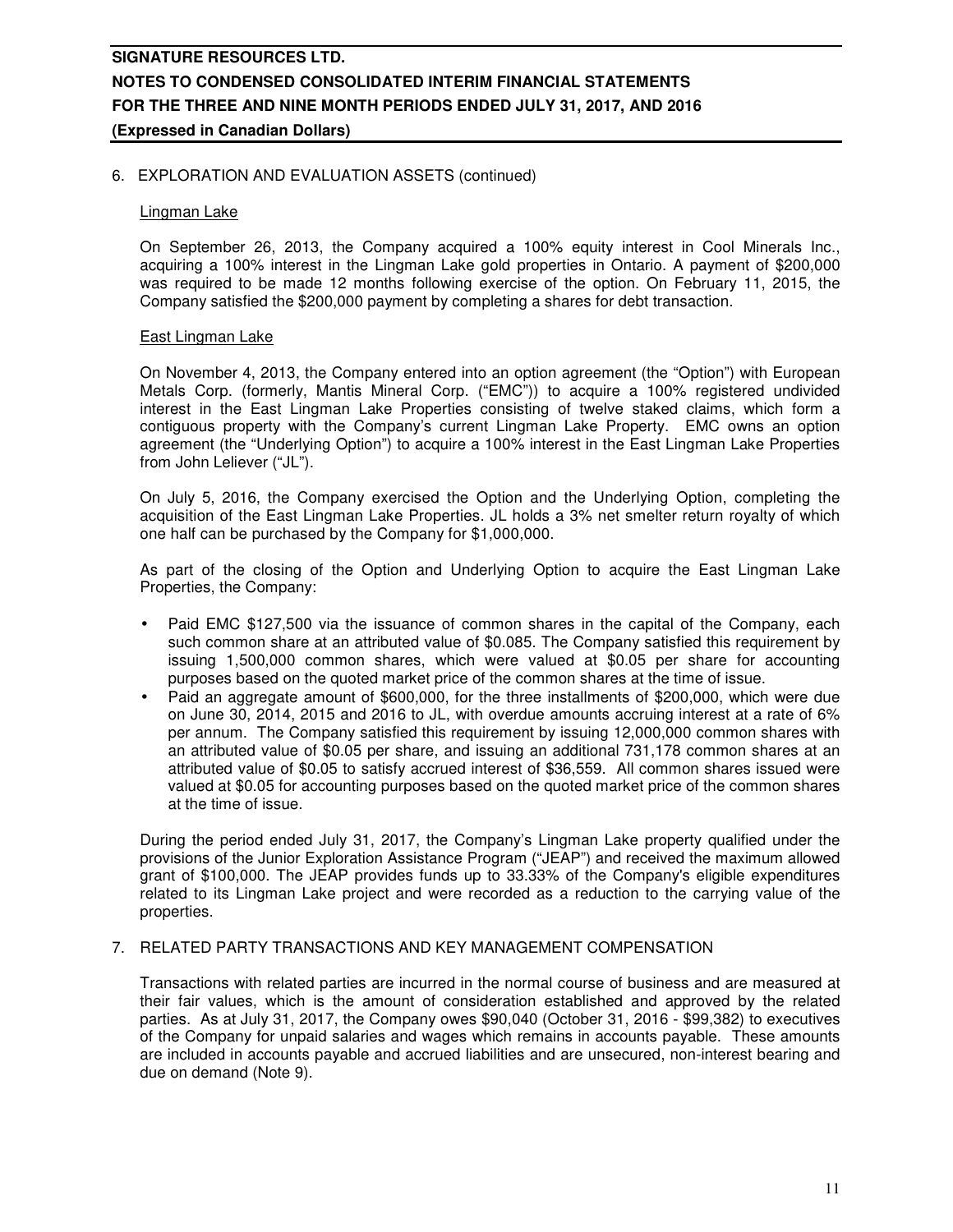### 8. SHARE CAPITAL

a) Authorized

Unlimited number of common shares without par value.

b) Issued and outstanding - see condensed consolidated interim statements of changes in equity.

In July 2016, the Company completed a non-brokered private placement via two tranches, raising total gross proceeds of \$1,066,338 from the issuance of 21,326,750 units at \$0.05 per unit. Each unit consisted of one common share and one common share purchase warrant, with each warrant being exercisable into one common share at a price of \$0.15 for a period of two years. A value of \$288,365 was allocated to the warrants issued in connection with this private placement. The Company also issued finder's warrants to purchase 1,178,870 common shares with an exercise price of \$0.05 per share and valued at \$63,474. With respect to the warrants and finder's warrants, if the Company's closing share price is equal to or greater than \$0.25 for ten consecutive days, the Company may reduce the remaining life to 90 days by issuing a press release. Total issuance costs of \$84,303 were incurred in connection with this private placement. Officers and directors of the Company subscribed for 600,000 units for gross proceeds of \$30,000.

Concurrent with the close of the private placement, the Company also issued 12,731,178 common shares to the vendors of the East Lingman Lake Property, and issued 1,500,000 common shares to EMC, at a value of \$0.05 per share in connection with the option exercise (Note 6).

On August 3, 2016, 500,000 warrants were exercised for cash proceeds of \$25,000. The initial value of \$5,619 related to the warrants' original issuance was reclassified from contributed surplus to share capital.

On November 24, 2016, 44,000 warrants with an exercise price of \$0.05 were exercised for cash proceeds of \$2,200. The initial value of \$494 related to the warrants' original issuance was reclassified from contributed surplus to share capital.

On December 15, 2016, 93,750 warrants with an exercise price of \$0.05 were exercised for cash proceeds of \$4,688. The initial value of \$1,054 related to the warrants' original issuance was reclassified from contributed surplus to share capital.

On December 30, 2016, the Company closed a private placement of flow-through common shares issued for aggregate gross proceeds of \$321,496. The financing comprised of the issuance of 2,473,045 flow-through shares which were issued at a price of \$0.13. The Company paid finder's fees including \$22,050 in cash and issued 169,613 warrants to qualified finders in connection with the financing. Total issuance costs were \$27,932. Each warrant is exercisable into one common share of the Company at an exercise price of \$0.13 until December 30, 2018 and was valued at \$15,876. Officers and directors of the Company subscribed for 50,000 shares for gross proceeds of \$6,500. The premium on the flow-through shares was \$37,096 (Note 14).

On February 24, 2017, 695,000 warrants with an exercise price of \$0.05 were exercised for cash proceeds of \$34,750. The initial value of \$7,811 related to the warrants' original issuance was reclassified from contributed surplus to share capital.

On March 13, 2017, 80,000 warrants with an exercise price of \$0.05 were exercised for cash proceeds of \$4,000. The initial value of \$899 related to the warrants' original issuance was reclassified from contributed surplus to share capital.

On June 9, 2017, 100,000 warrants with an exercise price of \$0.05 were exercised for cash proceeds of \$5,000. The initial value of \$1,124 related to the warrants' original issuance was reclassified from contributed surplus to share capital.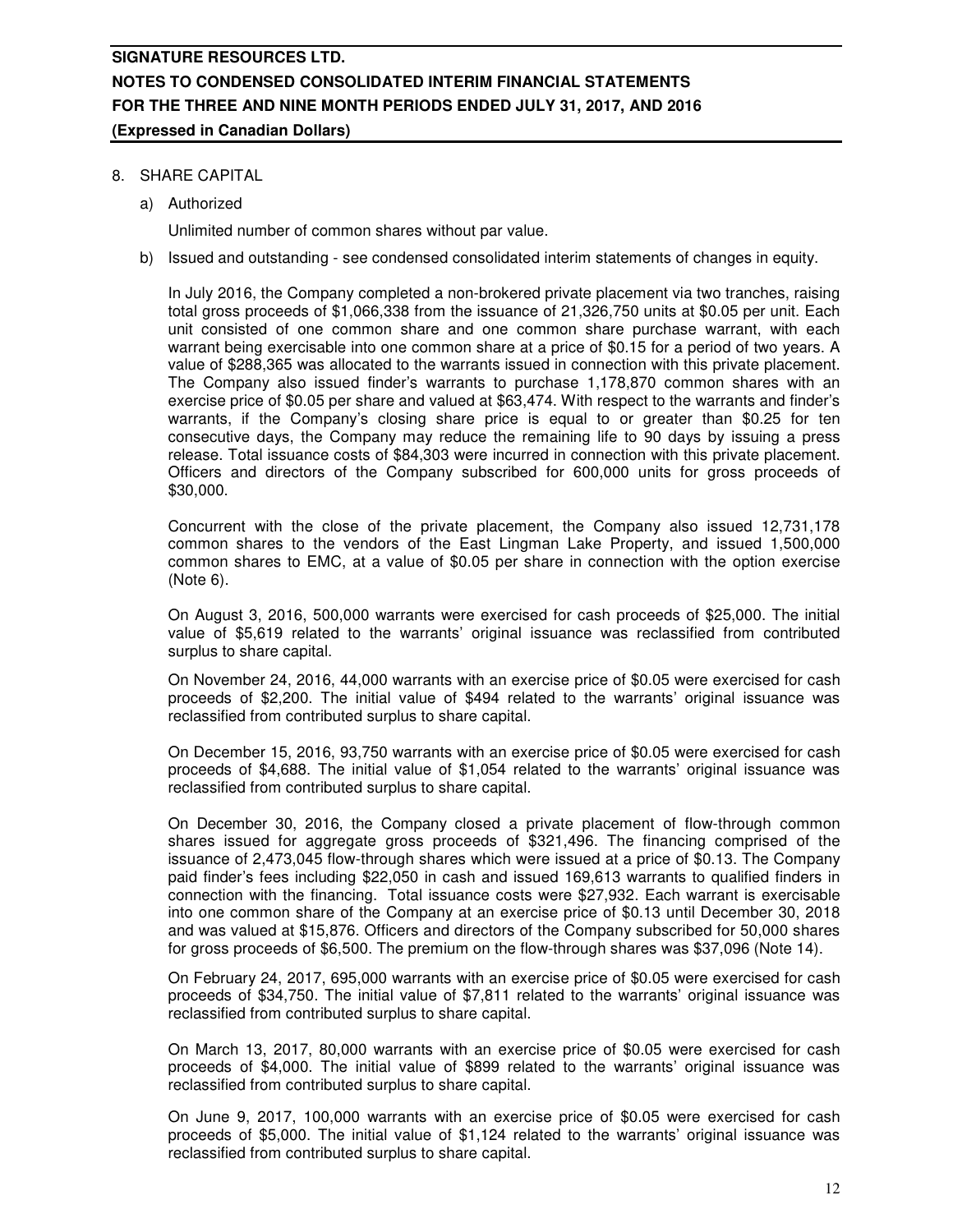### 8. SHARE CAPITAL (continued)

c) Stock option plan

Under the Company's stock option plan (the "Plan"), the Company's Board of Directors is authorized to grant stock options to directors, senior officers, employees, consultants, consultant company or management company employees of the Company and its subsidiaries not to exceed 10% of the issued and outstanding common shares of the Company from time to time. Stock options granted under the Plan are exercisable over a period not exceeding 10 years from the date granted. Exercise prices may not be less than the market price of the common shares at the time of the grant. An option shall vest in the manner imposed by the Board of Directors as a condition at the grant date.

|                             |                          | <b>Weighted Average</b> |
|-----------------------------|--------------------------|-------------------------|
|                             | <b>Number of Options</b> | <b>Exercise Price</b>   |
| Balance at October 31, 2015 | 1,900,000                | \$<br>0.050             |
| Granted                     | 1,125,000                | 0.055                   |
| Balance at July 31, 2016    | 3,025,000                | \$<br>0.052             |
| Granted                     | 850,000                  | 0.060                   |
| Balance at October 31, 2016 | 3,875,000                | \$<br>0.054             |
| Granted                     | 35,000                   | 0.100                   |
| Balance at July 31, 2017    | 3,910,000                | \$<br>0.054             |
|                             |                          |                         |

|                   | <b>Exercise</b> | <b>Weighted Average</b>     | <b>Number of Options</b> | <b>Number of Options</b> |
|-------------------|-----------------|-----------------------------|--------------------------|--------------------------|
| <b>Grant Date</b> | Price (\$)      | <b>Remaining Life (yrs)</b> | Outstanding              | <b>Exercisable</b>       |
| November 6, 2013  | 0.050           | 1.27                        | 1,400,000                | 1,400,000                |
| December 1, 2014  | 0.050           | 0.34                        | 250,000                  | 250,000                  |
| July 15, 2015     | 0.050           | 2.96                        | 250,000                  | 250,000                  |
| July 19, 2016     | 0.055           | 3.97                        | 1,125,000                | 843,750                  |
| August 9, 2016    | 0.060           | 4.03                        | 750,000                  | 375,000                  |
| August 9, 2016    | 0.060           | 2.02                        | 100,000                  | 100,000                  |
| January 25, 2017  | 0.100           | 1.49                        | 35,000                   | 35,000                   |
|                   | 0.054           | 2.30                        | 3,910,000                | 3,253,750                |

On July 19, 2016, the Company issued 1,125,000 options, of which 1,050,000 options were issued to certain directors and executive directors of the Company. The options have an exercise price of \$0.055 and expire on July 19, 2021. The initial 25% of options vested immediately and the remaining 75% of the options vest in 25% increments semi-annually.

On August 9, 2016, the Company issued 850,000 options. 750,000 of the options have an exercise price of \$0.06 and expire on August 9, 2021. The initial 25% of options vested immediately and the remaining 75% of the options vest in 25% increments semi-annually. 100,000 of the options have an exercise price of \$0.06 and expire on August 9, 2019. The options vest in 33.3% increments over three months effective one month after issuance date.

On January 25, 2017, the Company issued 35,000 options to a consultant. The options have an exercise price of \$0.10 and expire on January 25, 2019. The initial 50% of options vested immediately and the remaining 50% vest 6 months from date of issuance.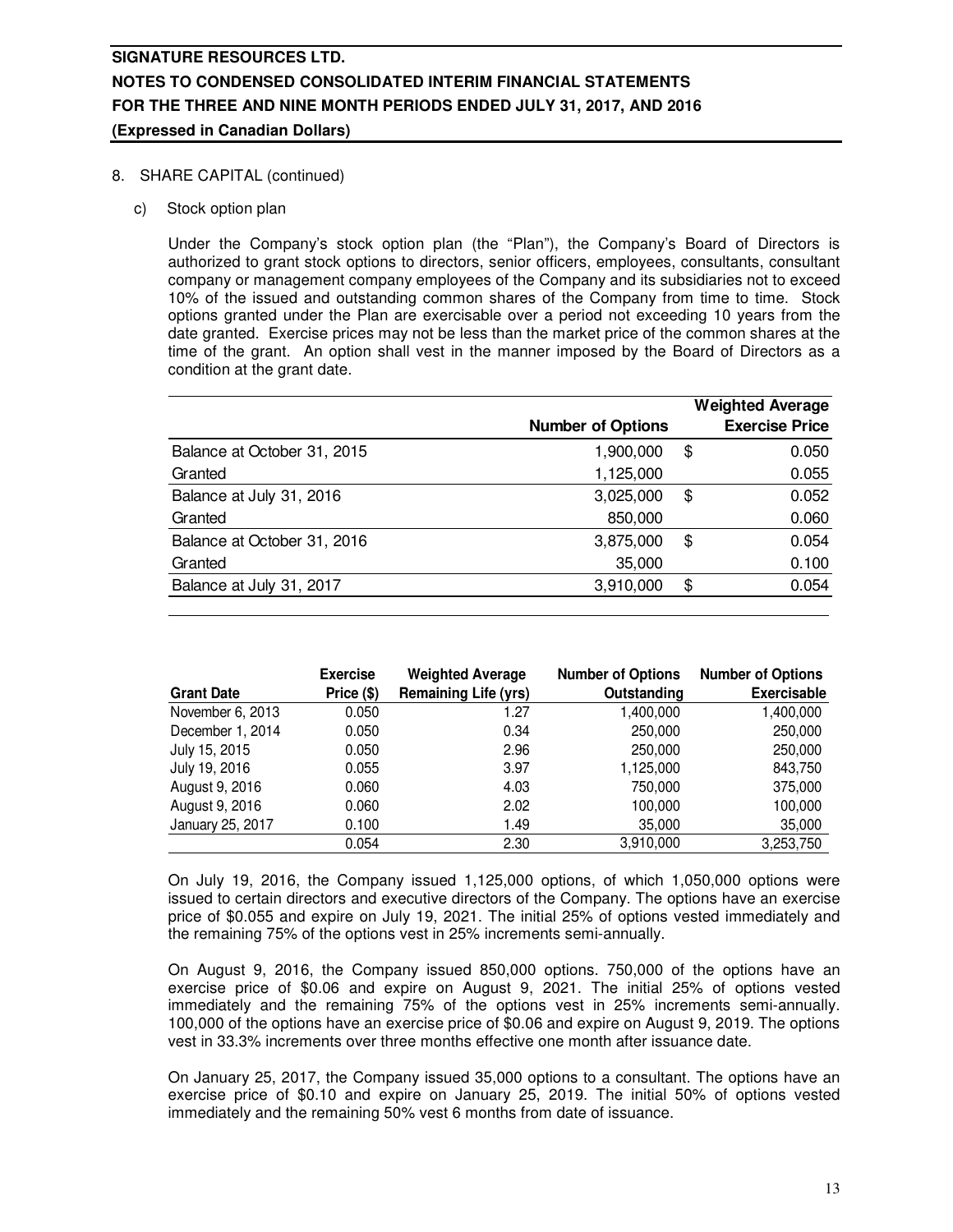### 8. SHARE CAPITAL (continued)

c) Stock option plan (continued)

The fair value of the Company's stock options issued was estimated using the Black-Scholes option pricing model using the following assumptions:

|                                                        | <b>July 31,</b> | <b>July 31,</b> |
|--------------------------------------------------------|-----------------|-----------------|
|                                                        | 2017            | 2016            |
| Expected volatility (based on historical share prices) | 165%            | 100%            |
| Risk-free interest rate                                | 0.76%           | 0.56%           |
| Expected life (years)                                  |                 | 5               |
| Expected dividend yield                                | Nil             | Nil             |
| Forfeiture rate                                        | Nil             | Nil             |
| Underlying share price                                 | \$0.10          | \$0.05          |

The average fair value of each option granted during the period ended July 31, 2017 was approximately \$0.08 (2016 - \$0.036).

(d) Warrants

|                   |                     |                             | <b>Weighted Average Number of Warrants</b> |
|-------------------|---------------------|-----------------------------|--------------------------------------------|
| <b>Grant Date</b> | Exercise Price (\$) | <b>Remaining Life (yrs)</b> | Outstanding                                |
| November 21, 2014 | 0.05                | 0.31                        | 4,126,000                                  |
| November 21, 2014 | 0.05                | 0.31                        | 128,600                                    |
| July 5, 2016      | 0.15                | 0.93                        | 9,335,880                                  |
| July 5, 2016      | 0.05                | 0.93                        | 490,870                                    |
| July 20, 2016     | 0.15                | 0.97                        | 11,990,870                                 |
| July 20, 2016     | 0.05                | 0.97                        | 688,000                                    |
| December 30, 2016 | 0.13                | 1.42                        | 169,613                                    |
|                   | 0.13                | 0.83                        | 26,929,833                                 |

|                             |                           | <b>Weighted Average</b> |
|-----------------------------|---------------------------|-------------------------|
|                             | <b>Number of Warrants</b> | <b>Exercise Price</b>   |
| Balance at October 31, 2015 | 5,767,350                 | \$<br>0.05              |
| Granted                     | 22,505,620                | 0.14                    |
| Balance at July 31, 2016    | 28,272,970                | \$<br>0.13              |
| Exercised                   | (500,000)                 | 0.05                    |
| Balance at October 31, 2016 | 27,772,970                | \$<br>0.05              |
| Granted                     | 169,613                   | 0.13                    |
| Exercised                   | (1,012,750)               | 0.05                    |
| Balance at July 31, 2017    | 26,929,833                | \$<br>0.13              |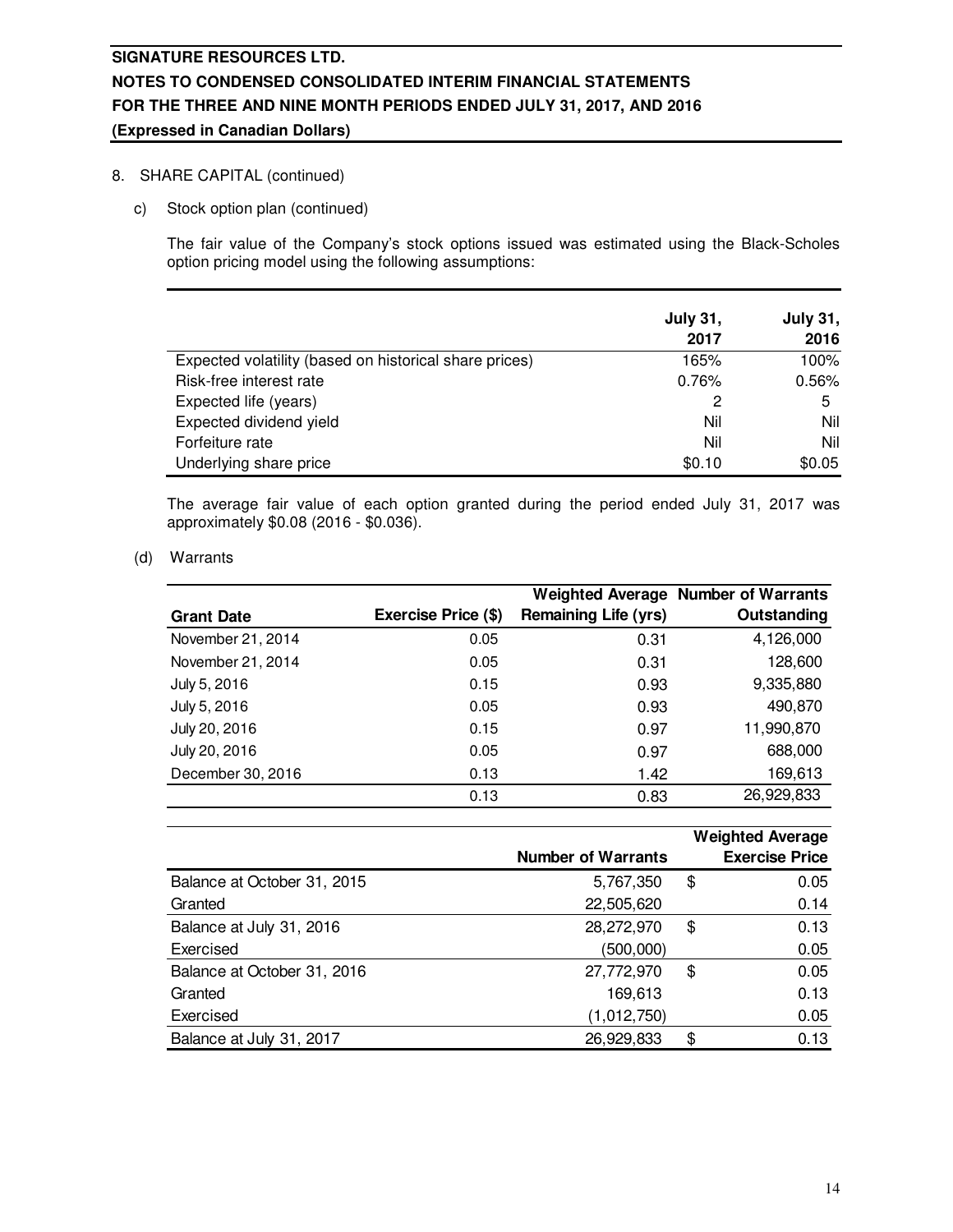### 8. SHARE CAPITAL (continued)

(d) Warrants (continued)

On July 5, 2016, the Company issued 9,335,800 warrants of the Company with an exercise price of \$0.15 per common share, exercisable until July 5, 2018. The fair value for the warrants of \$109,554 was determined using the Black-Scholes pricing model with the following assumptions: exercise price of \$0.15, expected volatility of 100%, an expected life of 2 years, an expected dividend yield of 0%, and a risk-free interest rate of 0.49%.

On July 5, 2016, the Company issued 490,870 finder's warrants of the Company with an exercise price of \$0.05 per common share, exercisable until July 5, 2018. The fair value for the warrants of \$16,690 was determined using the Black-Scholes pricing model with the following assumptions: exercise price of \$0.05, expected volatility of 100%, an expected life of 2 years, an expected dividend yield of 0%, and a risk-free interest rate of 0.49%.

On July 20, 2016, the Company issued 11,990,870 warrants of the Company with an exercise price of \$0.15 per common share, exercisable until July 20, 2018. The fair value for the warrants of \$178,811 was determined using the Black-Scholes pricing model with the following assumptions: exercise price of \$0.15, expected volatility of 100%, an expected life of 2 years, an expected dividend yield of 0%, and a risk-free interest rate of 0.59%.

On July 20, 2016, the Company issued 688,000 finder's warrants of the Company with an exercise price of \$0.05 per common share, exercisable until July 20, 2018. The fair value for the warrants of \$46,784 was determined using the Black-Scholes pricing model with the following assumptions: exercise price of \$0.05, expected volatility of 100%, an expected life of 2 years, an expected dividend yield of 0%, and a risk-free interest rate of 0.59%.

On December 30, 2016, the Company issued 169,613 warrants with an exercise price of \$0.13 per common share, exercisable until December 30, 2018. The fair value for the warrants of \$15,876 was determined using the Black-Scholes pricing model with the following assumptions: exercise price of \$0.13, expected volatility of 191%, an expected life of 2 years, an expected dividend yield of 0%, and a risk-free interest rate of 0.73%.

### 9. ACCOUNTS PAYABLE AND ACCRUED LIABILITIES

|                                           | As at July 31,  | As at October 31, |
|-------------------------------------------|-----------------|-------------------|
|                                           | 2017            | 2016              |
| Accounts payable                          | \$<br>94.552 \$ | 107,999           |
| Accrued liabilities - MNDM <sup>(1)</sup> | 884.325         | 884,325           |
| Other accrued liabilities                 | 88.790          | 109,588           |
|                                           | \$<br>1,067,667 | 1,101,912         |

(1) Prior to the acquisition of Cool Minerals and the Lingman Lake Property, the MNDM had requested the removal of certain above ground storage tanks containing approximately 800,000 litres of fuel that was considered a mine hazard. Due to the failure of the prior owners to comply with MNDM's request for it to be cleaned up, MNDM took action and managed the disposition of the fuel at a cost of \$884,325.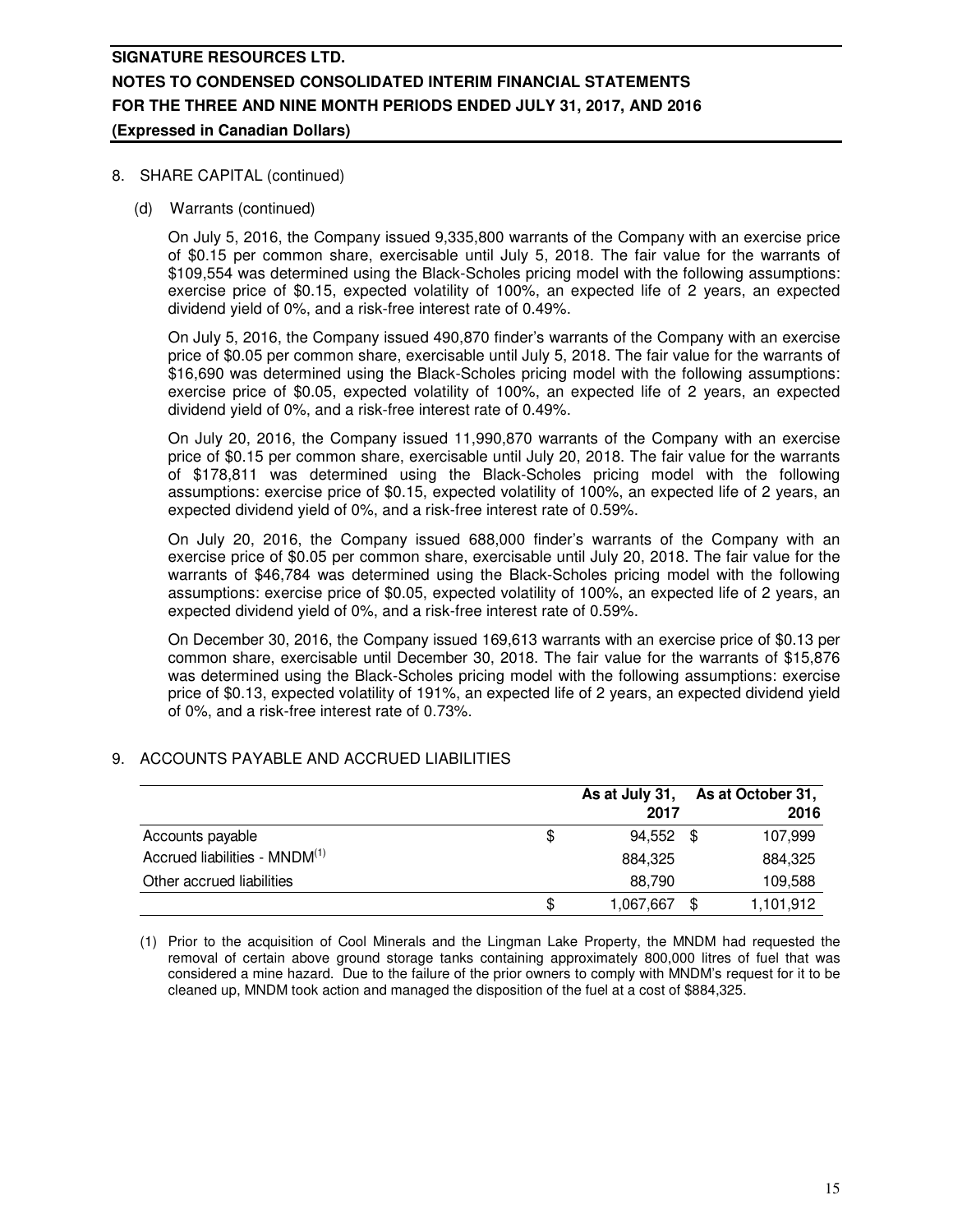### 10. REHABILITATION PROVISION

Rehabilitation represents the legal and contractual obligations associated with the eventual closure of the Company's mining operations either progressively or at the end of the mine life. These obligations consist of costs associated with reclamation and monitoring activities and the removal of tangible assets from the Company's mining sites. Although the Company has had limited exploration, historical work done by other companies has resulted in the MNDM issuing an order to the Company requiring the filing of a closure plan. The Company has not yet prepared a formal closure plan, but has cost estimates for certain tasks which will be required to be completed as part of the request from MNDM and has hence recorded a rehabilitation provision based on these preliminary estimates.

At July 31, 2017, the total amount of the Company's rehabilitation provision was estimated, at initial recognition, to be \$230,000 and is expected to be incurred between 2017 and 2020. The present value of the rehabilitation provision at July 31, 2017 has been estimated at \$254,943 (October 31, 2016 - \$248,937), of which \$13,700 (October 31, 2016 - \$13,402) is current. Additional costs that cannot be estimated are expected to be incurred. A summary of the Company's rehabilitation provision is presented below:

|                                | As at July 31, | As at October 31, |  |
|--------------------------------|----------------|-------------------|--|
|                                | 2017           | 2016              |  |
| Balance at beginning of period | 248,937        | 241.151<br>- \$   |  |
| Accretion expense              | 6.006          | 7.786             |  |
| Balance at end of period       | 254.943 \$     | 248.937           |  |

#### 11. COMMITMENTS AND CONTINGENCIES

As at July 31, 2017, the Company is required to incur the remaining \$107,711 of eligible expenditures in respect of its December 30, 2016 flow-through financing by December 31, 2017. (Note 14).

#### 12. MANAGEMENT OF CAPITAL

The Company considers its capital structure to include the components of shareholders' equity and loans. Management's objective is to ensure that there is sufficient capital to minimize liquidity risk and to continue as a going concern. As the Company's properties are in the exploration and evaluation stage, the Company is currently unable to self-finance its operations. Although the Company has been successful in the past in obtaining financing through the sale of equity securities, there can be no assurance that the Company will be able to obtain adequate financing in the future, or that the terms of such financings will be favourable. The Company did not change its approach to capital management during the periods ended July 31, 2017 and 2016.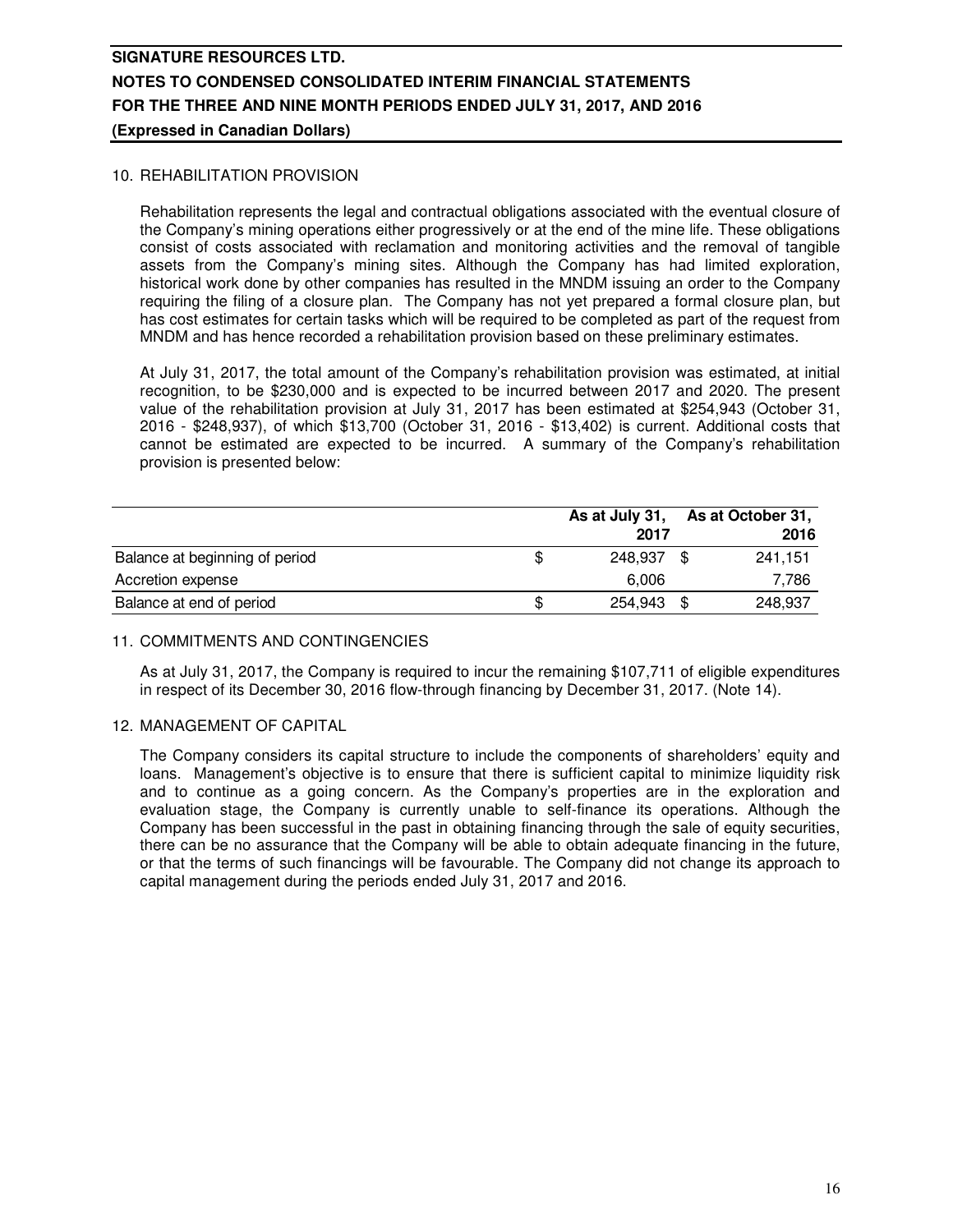### 13. FINANCIAL INSTRUMENTS

Fair Value

The Company's financial instruments consist of cash, short-term investments, amounts receivable, and accounts payable and accrued liabilities. The fair values of financial instruments other than cash and short-term investments approximate their carrying values because of their current nature.

The following table summarizes the carrying values of the Company's financial instruments:

|                                   | As at July 31,<br>2017 | As at October 31,<br>2016 |
|-----------------------------------|------------------------|---------------------------|
|                                   |                        |                           |
| FVTPL (i)                         | 163,009                | 350,568                   |
| Loans and receivables (ii)        | 17.057                 | 41.526                    |
| Other financial liabilities (iii) | 1,067,667              | 1,101,912                 |

(i) Cash and short-term investments

- (ii) Amounts receivable
- (iii) Accounts payable and accrued liabilities

The Company classifies its fair value measurements in accordance with the three levels fair value hierarchy as follows:

- Level 1 Unadjusted quoted prices in active markets for identical assets or liabilities
- Level  $2$  Inputs other than quoted prices that are observable for the asset or liability either directly or indirectly, and
- Level 3 Inputs that are not based on observable market date.

The Company's financial instruments measured at fair value on a recurring basis at July 31, 2017 are as follows:

|                     | ∟evel   | Level 2                  | Level 3                  | Total   |
|---------------------|---------|--------------------------|--------------------------|---------|
|                     | Œ       |                          | æ                        | \$      |
| Cash and short-term |         |                          |                          |         |
| investments         | 163,009 | $\overline{\phantom{0}}$ | $\overline{\phantom{0}}$ | 163,009 |
|                     | 163,009 | $\overline{\phantom{0}}$ | $\overline{\phantom{0}}$ | 163,009 |

The Company's financial instruments measured at fair value on a recurring basis at October 31, 2016 are as follows:

|                     | Level   | Level 2                  | Level 3                  | $\tau$ otal |
|---------------------|---------|--------------------------|--------------------------|-------------|
|                     | Œ       |                          | \$                       | \$          |
| Cash and short-term |         |                          |                          |             |
| investments         | 350,568 | $\overline{\phantom{0}}$ | $\overline{\phantom{0}}$ | 350,568     |
|                     | 350,568 | $\overline{\phantom{0}}$ | $\overline{\phantom{0}}$ | 350,568     |

#### Credit Risk

Financial instruments that potentially subject the Company to concentrations of credit risks consist principally of cash. To minimize the credit risk on cash the Company places the instrument with a high credit quality financial institution.